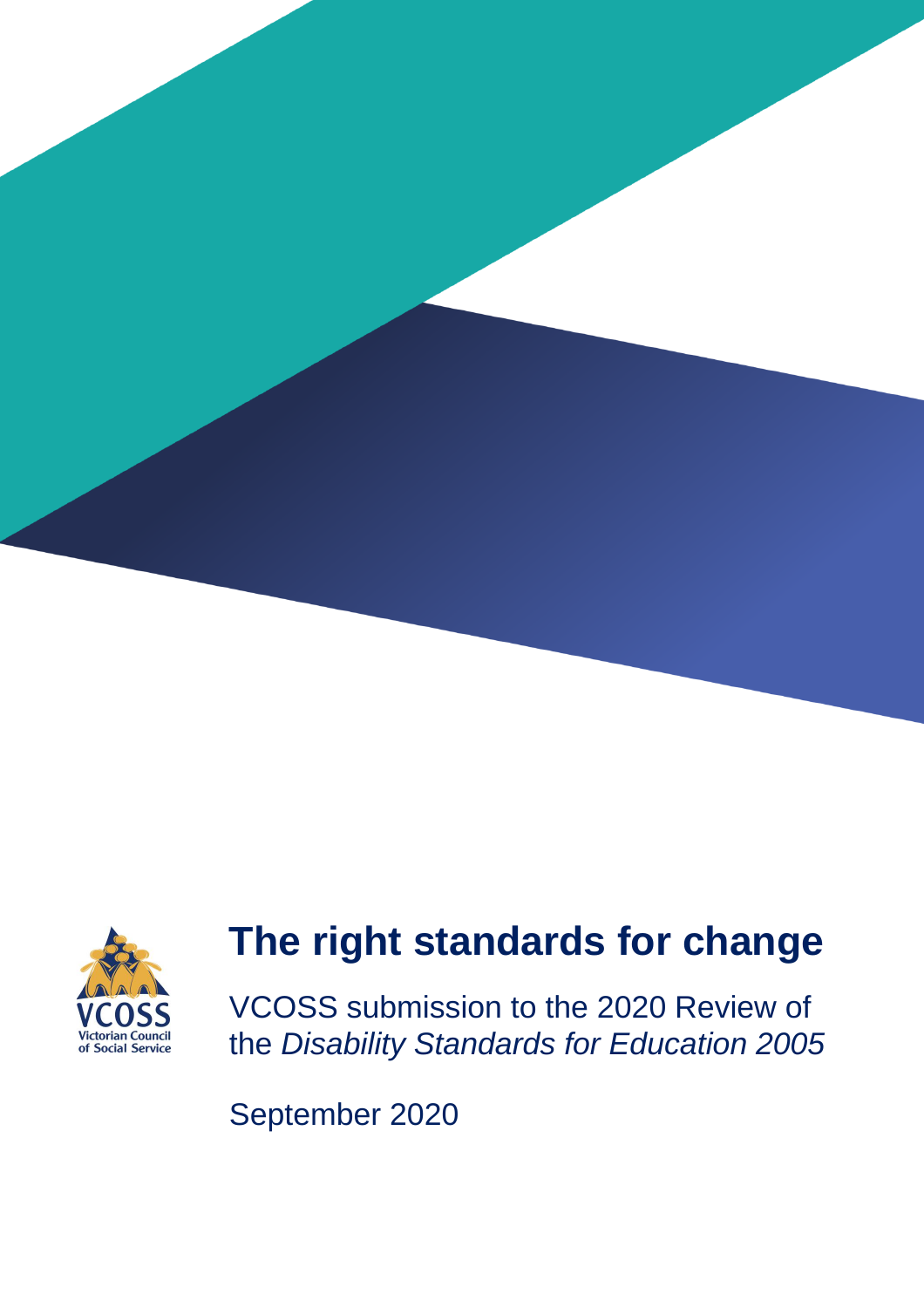**The Victorian Council of Social Service is the peak body of the social and community sector in Victoria.**

**VCOSS members reflect the diversity of the sector and include large charities, peak organisations, small community services, advocacy groups and individuals interested in social policy.** 

**In addition to supporting the sector, VCOSS represents the interests of Victorians experiencing poverty and disadvantage, and advocates for the development of a sustainable, fair and equitable society.**

- **/vcoss**
	- **@vcoss**
	- **ChannelVCOSS**
	- **vcoss.org.au**

**This submission was prepared by Rhiannon Wapling and Talisha Ohanessian and authorised by VCOSS CEO Emma King.**

**For enquiries please contact Deborah Fewster at** [deborah.fewster@vcoss.org.au](mailto:deborah.fewster@vcoss.org.au)

**A fully accessible version is available online at** [vcoss.org.au/policy/](https://vcoss.org.au/category/policy/)



**VCOSS acknowledges the traditional owners of country and pays respect to past, present and emerging Elders.**

**This document was prepared on the lands of the Kulin Nation.**

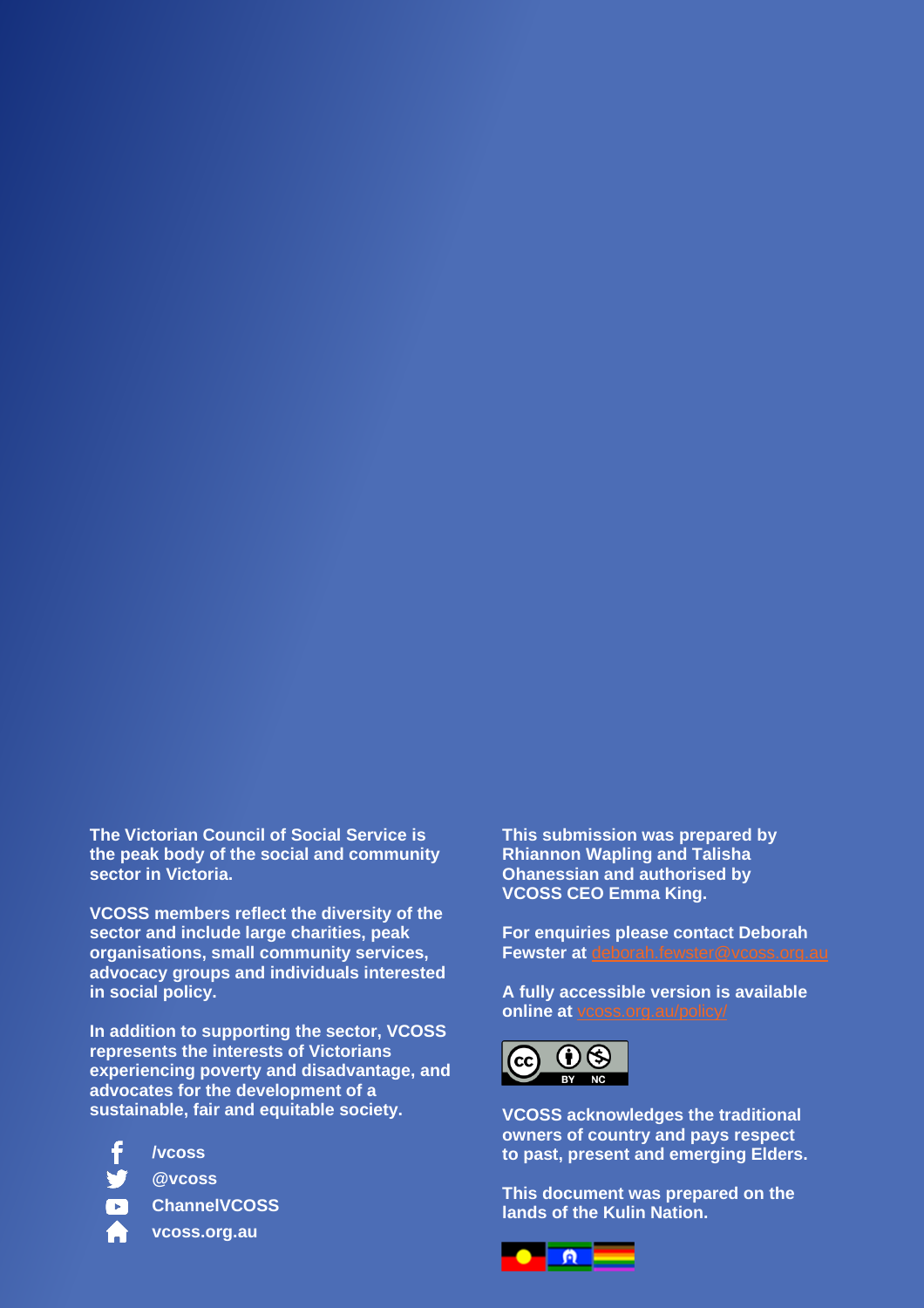# **Overview**

The Victorian Council of Social Service (VCOSS) welcomes the opportunity to participate in the 2020 review of the *Disability Standards for Education 2005* (the Standards). VCOSS works towards the elimination of disadvantage in all its forms, and the creation of a society where all people are supported to thrive. This includes allyship with people with disability. VCOSS supports more than 40 Victorian disability advocacy organisations to undertake collaborative systemic advocacy under the banner of the 'Empowered Lives' campaign.<sup>1</sup>

Every student with disability has the right to access high-quality, inclusive and engaging education and lifelong learning opportunities. The Standards, which sit under the *Disability Discrimination Act 1992* (DDA), outline the rights of students, the obligations of education providers, and provide guidance for the application of inclusive practices.

The Standards are reviewed every five years. The 2015 review made a range of recommendations to improve the understanding and use of the Standards and to clarify roles and responsibilities, which the Government largely agreed with in principle. <sup>2</sup> However, many recommendations have not been implemented<sup>3</sup> and key priorities still require considerable attention and action.

#### **The 2020 review must not simply go through the motions – it needs to inspire and instigate targeted and timely action.**

The review should also consider the impact of the COVID-19 pandemic, which is highlighting educational barriers and challenges, and is likely to prevent many people from engaging with the review process. The review and any subsequent actions or strategies should also be responsive to the findings of the Royal Commission into Violence, Abuse, Neglect and Exploitation of People with Disability, and the development of the next National Disability Strategy.

<sup>1</sup> Empowered Lives, *[empoweredlives.vcoss.org.au.](https://empoweredlives.vcoss.org.au/)*

<sup>2</sup> Commonwealth Department of Education and Training, *Australian Government Initial Response to the 2015 Review of the Disability Standards for Education 2005*, 2015.

<sup>3</sup> UN Committee on the Rights Of Persons with Disability, *Concluding Observations: UN Report on Australia's Review of the Convention on the Rights of Persons with Disability (CRPD),* September 2019.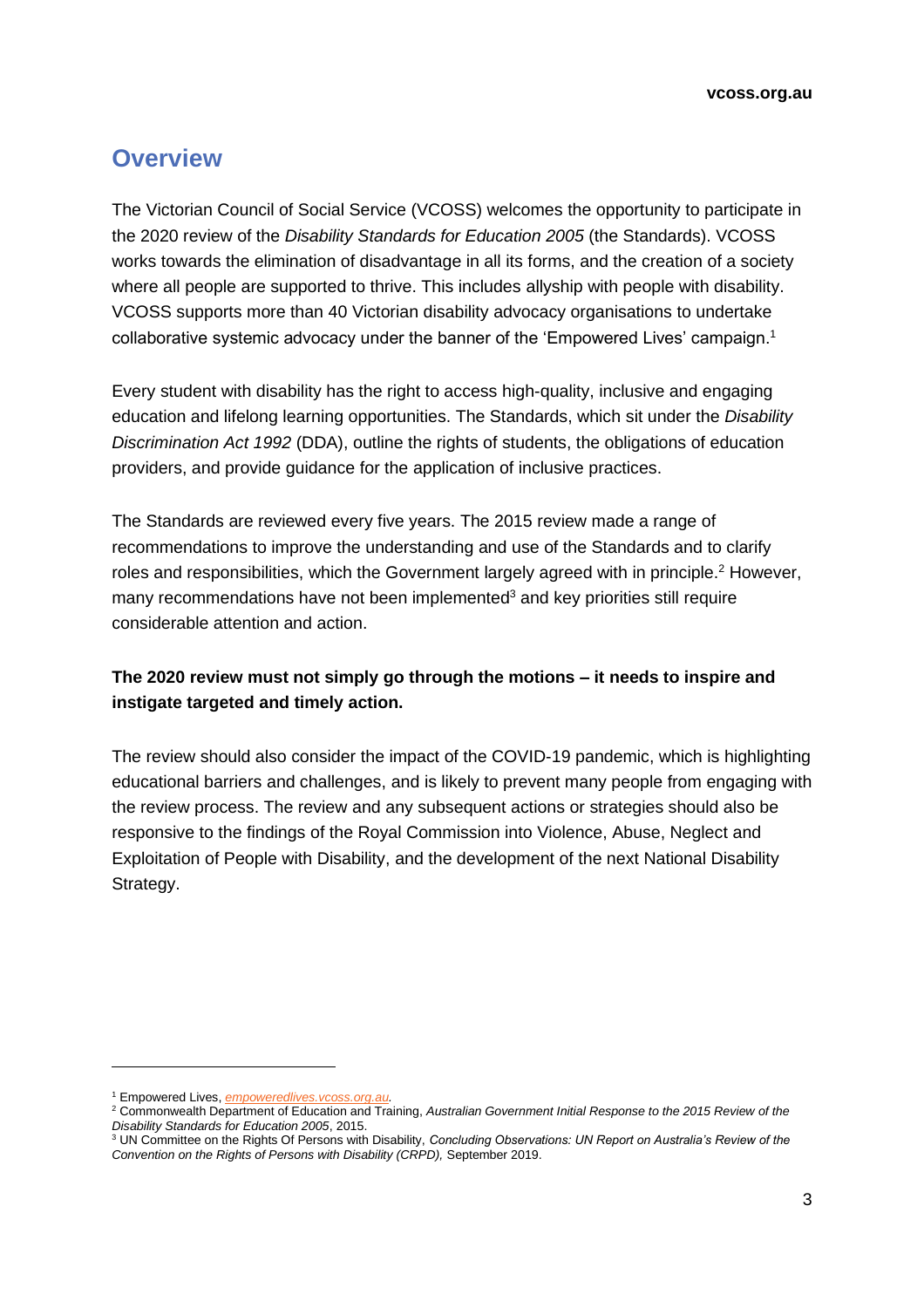# **Coordinated and comprehensive action to drive change**

## **RECOMMENDATIONS**

- Undertake comprehensive consultation with people with disability, families, carers, advocates, human rights experts and lawyers to inform the development of a stronger DDA and related Standards.
- Improve compliance with the DDA and related Standards through a staged introduction of proactive measures, assessment tools and auditing processes.
- Appoint an oversight body to review and analyse complaints to inform systemic change.
- Remove barriers to complaints being freely made and appropriately addressed by clarifying roles and improving communication to explain the complaints process.
- Co-design a comprehensive, actionable strategy to deliver inclusive education for students with disability.
- Improve data collection and reporting to gain deeper insights into the experiences of students with disability and identify areas for action.
- Ensure students with disability are included and prioritised in government education strategies.

Students with disability across different states, suburbs and settings continue to have vastly different educational experiences and outcomes. Instead of a system that guarantees enrolment at their school of choice, and provides students with the support they need to learn and thrive, the lived experience of many students with disability, their families and carers is that they have to continuously advocate for their rights to be upheld and for their needs to be met.

While the Standards provide a framework for explaining the responsibilities and obligations of education providers under the DDA, they do not effectively promote and protect the rights of students with disability.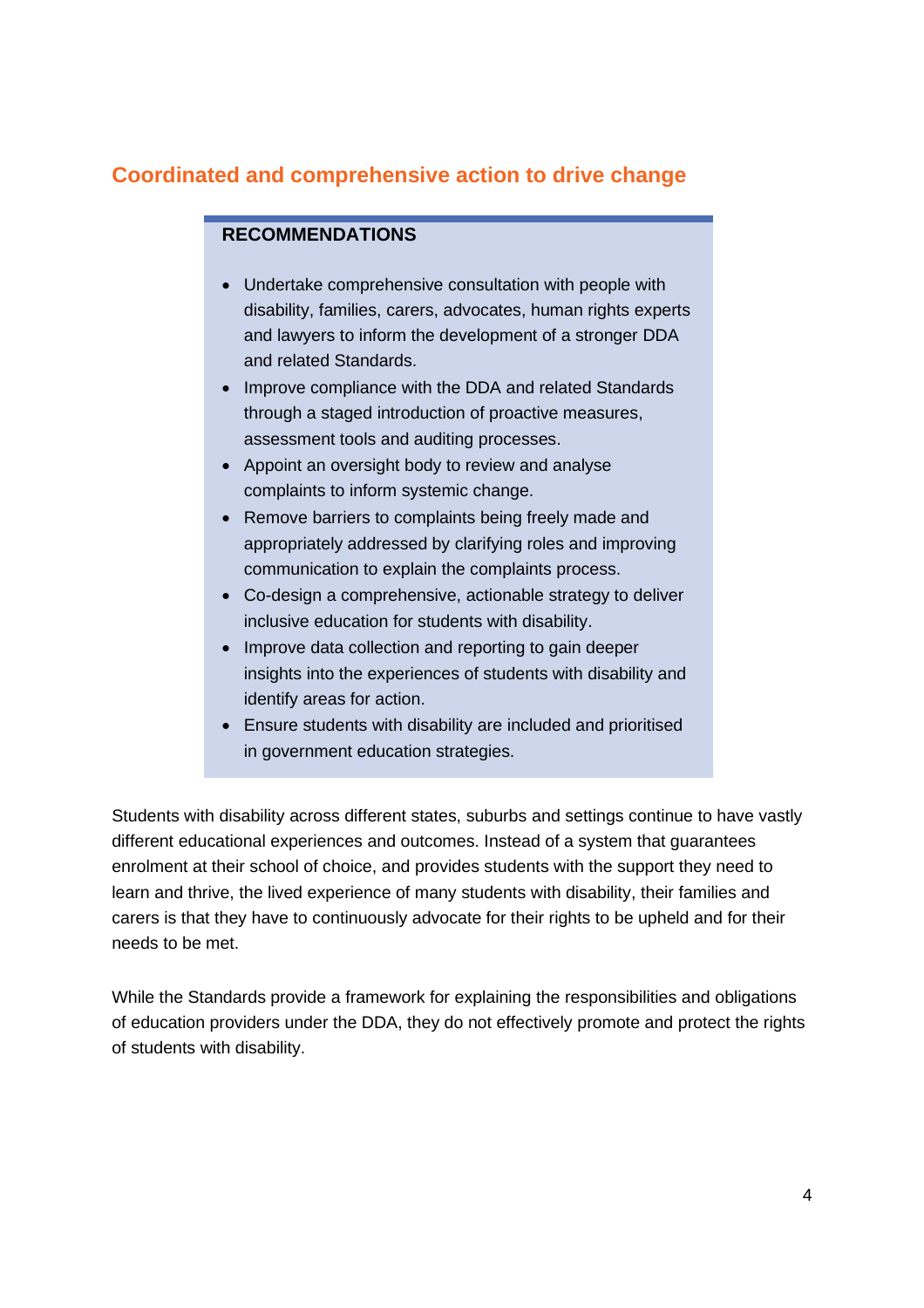**vcoss.org.au**

The practical use and powers of the Standards are limited by:

- their broad and flexible nature, which leaves them open to wide interpretation by providers, through complaints processes and in legal proceedings
- inconsistent application across providers and settings
- a lack of funding and resources to implement reasonable adjustments
- poor accountability measures, and
- reliance on a complaints-based system to drive change and achieve compliance.

There is low awareness and understanding of the Standards, particularly among students, their families and carers. The Standards are commonly read and interpreted as an information sheet, instead of a summary of legal obligations. As many education providers are state-managed, many people are unfamiliar with the Standards and are unaware of their relevance and application in a state-based context.

Even when students with disability, their families and carers know their rights under the Standards and the DDA, discriminatory attitudes, practices and environments continue to prevent students with disability from accessing and participating in education. The expertise and voices of students with disability, families, carers and professionals about the support needed are sidelined in a process that prioritises the power and preferences of educators and is heavily influenced by financial pressures. Students with disability and their support networks must advocate for their rights, at a provider-level, to the relevant government department, or through lengthy complaints processes. Complaints processes are often not accessible to young people with disability who want to raise complaints independently. Complaints processes also lack independence, as providers or departments both hear and make decisions about complaints, without the oversight or input of an external body.

In the 15 years since the Standards were introduced, it is difficult to assess the extent of their influence. Over the past four years, the Australian Human Rights Commission (AHRC) received 497 education-related complaints of disability discrimination.<sup>4</sup> The AHRC considers there have been variable outcomes driven by Standards under the DDA, and that there are limits to what they can achieve, especially for advisory measures. <sup>5</sup> There is a lack of data about the educational experiences of Australian students with disability<sup>6</sup>, including those related to the outcomes of the Standards.

<sup>4</sup> AHRC, *Complaint Statistics: Disability Discrimination Act - Complaints received by area*, 2018-19, 2017-18, 2016-17, 2015-16. <sup>5</sup> AHRC, *Free and equal - An Australian conversation on human rights: Discussion paper: Priorities for federal discrimination law reform*, October 2019, p.13-14.

<sup>6</sup> UN Committee on the Rights Of Persons with Disability, *Concluding Observations: UN Report on Australia's Review of the Convention on the Rights of Persons with Disability (CRPD),* September 2019.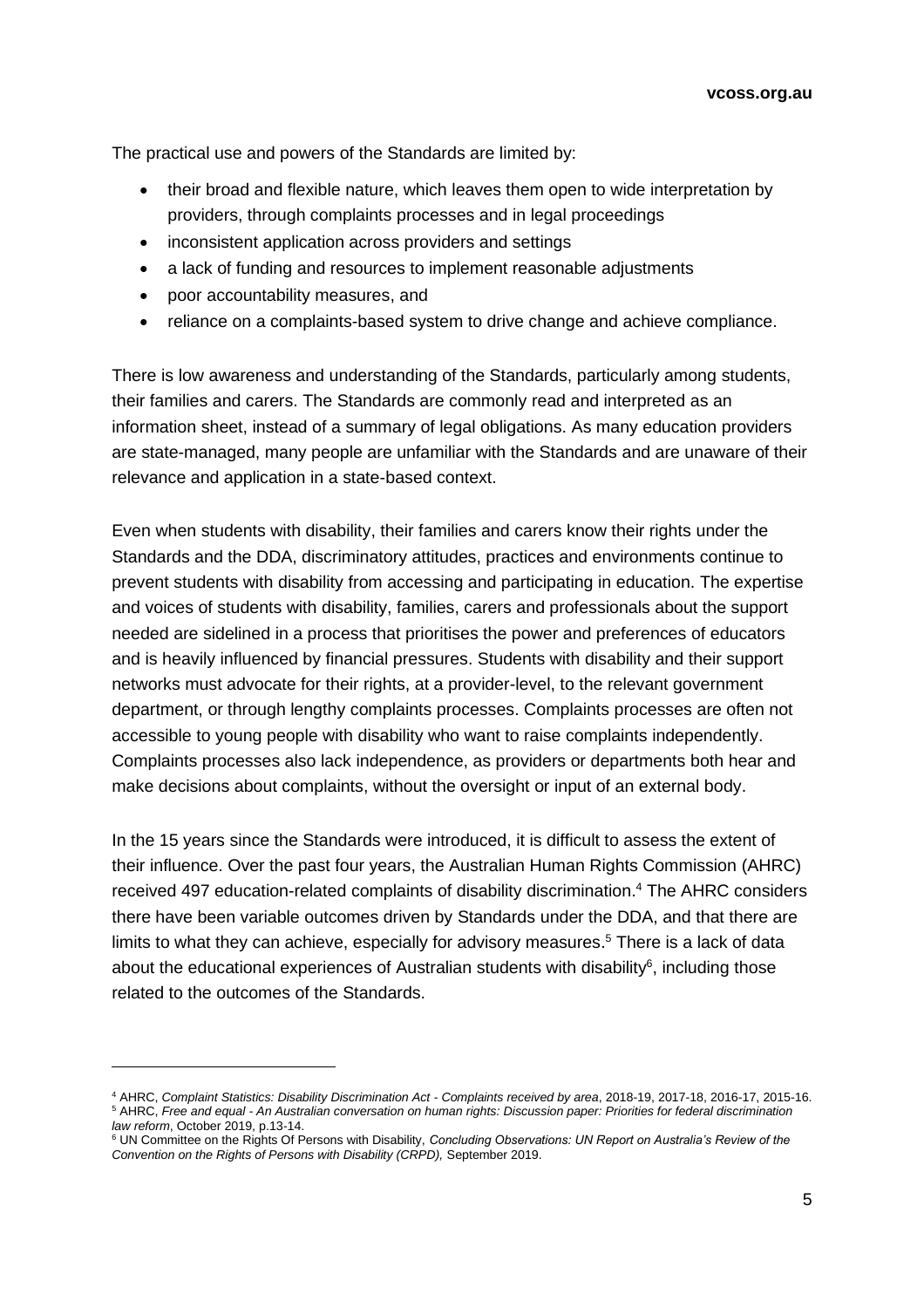Across a range of measures, available data indicates outcomes are not changing or are becoming worse:

- Children and young people with disability increasingly face difficulties with learning and fitting in socially<sup>7</sup>, and more commonly and frequently experience bullying and harassment at school $8$
- Young people with disability were twice as likely to have experienced bullying in the past 12 months than their peers, and were more likely to experience physical bullying and cyberbullying than young people without disability.<sup>9</sup> Overwhelmingly, this bullying occurred in educational contexts<sup>10</sup>
- Anecdotally, our members report families are increasingly home-schooling children and young people with disability, before and beyond COVID-19, due to a lack of suitable, supportive local options
- Students with disability are less likely to finish Year 12 or equivalent<sup>11</sup>
- Young people with disability feel less confident in their ability to achieve their postschool goals to pursue further study or employment, and fewer have plans to go to university than young people without disability<sup>12</sup>
- People with disability are less likely to pursue studies at TAFE or university<sup>13</sup>.

Educational environments are reflective of our broader community, which is not yet fully inclusive for people with disability. The challenges and barriers faced by students with disability are significant, and it will take a proportionate response to ensure all education settings are inclusive, welcoming and accessible.

Our members believe improving awareness, application and compliance with the current Standards is unlikely to be effective – strong, enforceable and practical laws and a national strategy are sorely needed to drive genuine, lasting change.

The DDA should be redrafted with people with disability, families, carers, advocates, education experts and lawyers, to better reflect Australia's obligations under the UN Convention on the Rights of Persons with Disabilities (CRPD). This process should also review international best-practice and consider a staged introduction of positive duties to require education providers to take proactive steps to prevent and eliminate discrimination. Compliance measures should be strengthened, and assessment and auditing processes established.

<sup>7</sup> ABS, *4430.0 - Disability, Ageing and Carers, Australia: Summary of Findings*, 2018; ABS, *4427.0 - Young People with Disability*, 2012.

<sup>8</sup> AIHW, *Australia's children, Cat. no. CWS 69,* April 2020, p.369.

<sup>9</sup> Mission Australia, *Young, Willing and Able; Youth Survey Disability Report*, 2019.  $10$  Ibid.

<sup>11</sup> AIHW, *[People with disability in Australia: Highest level of education,](https://www.aihw.gov.au/reports/disability/people-with-disability-in-australia/education-and-skills/educational-attainment/highest-level-of-education)* September 2019.

<sup>12</sup> Mission Australia, *Young, Willing and Able; Youth Survey Disability Report*, 2019.

<sup>13</sup> AIHW, *[People with disability in Australia: Non-school education](https://www.aihw.gov.au/reports/disability/people-with-disability-in-australia/education-and-skills/engagement-in-education/non-school-education)*, September 2019.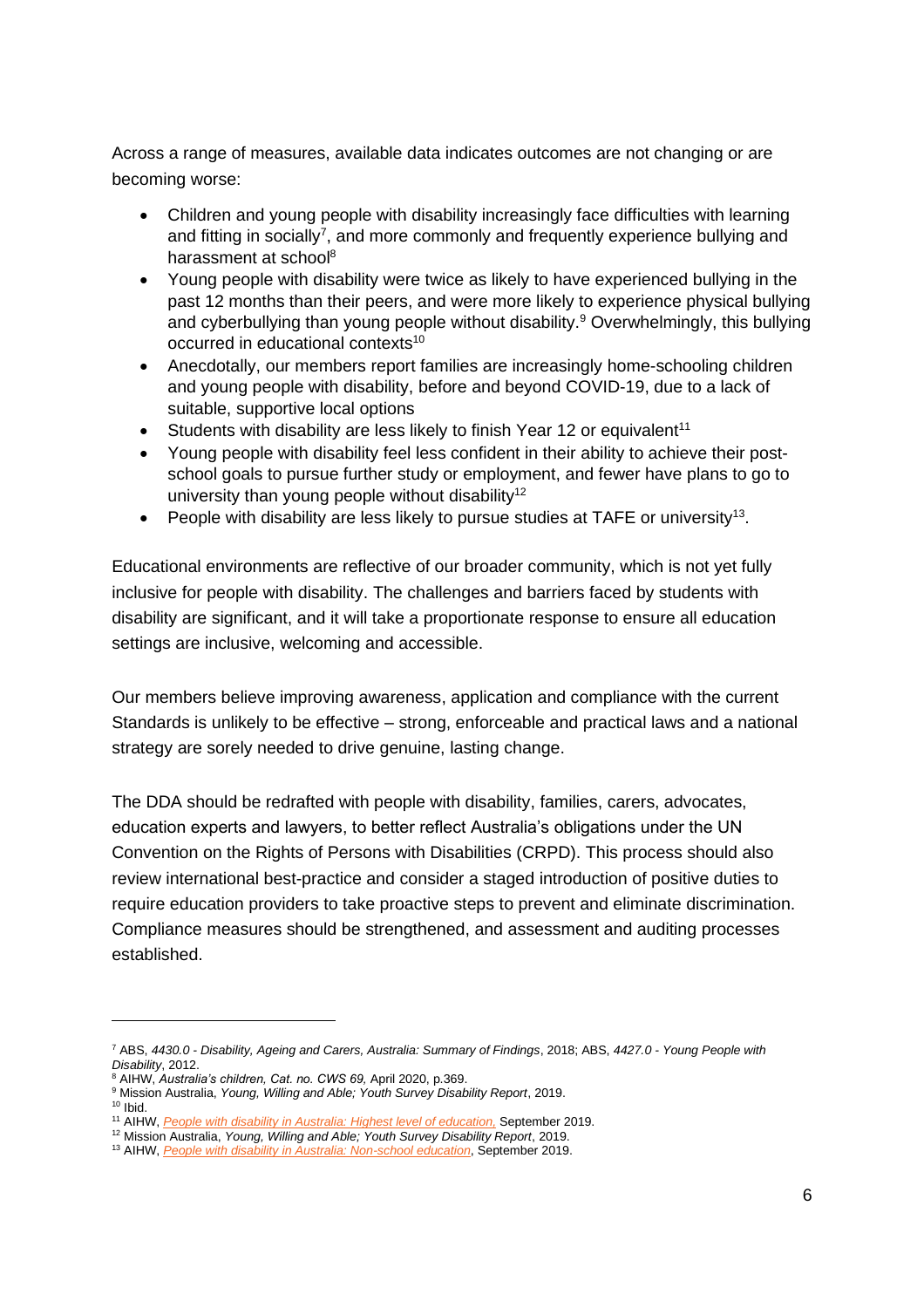Complaints processes and the remit and responsibilities of different entities should be clarified and communicated to ensure concerns can be freely and easily raised, handled by an appropriate independent role or body, and lead to the development of timely, constructive solutions. An oversight body should also be established or appointed to review, analyse and report on complaints to build the evidence base for systemic change.

Governments should also lead broad collaboration to develop an action-oriented, outcomesfocused strategy for inclusive education. The strategy should include a range of tangible short, medium and long-term goals and clear, measurable outcomes. As part of this work, governments should explore and address data gaps to ensure initiatives are appropriately targeted and evidence-based.

The rights and needs of students with disability should also be represented in all national and state-based education strategies, including those seeking to address bullying and harassment, careers education, and to support First Nations people, women and girls, and people living in regional and remote communities.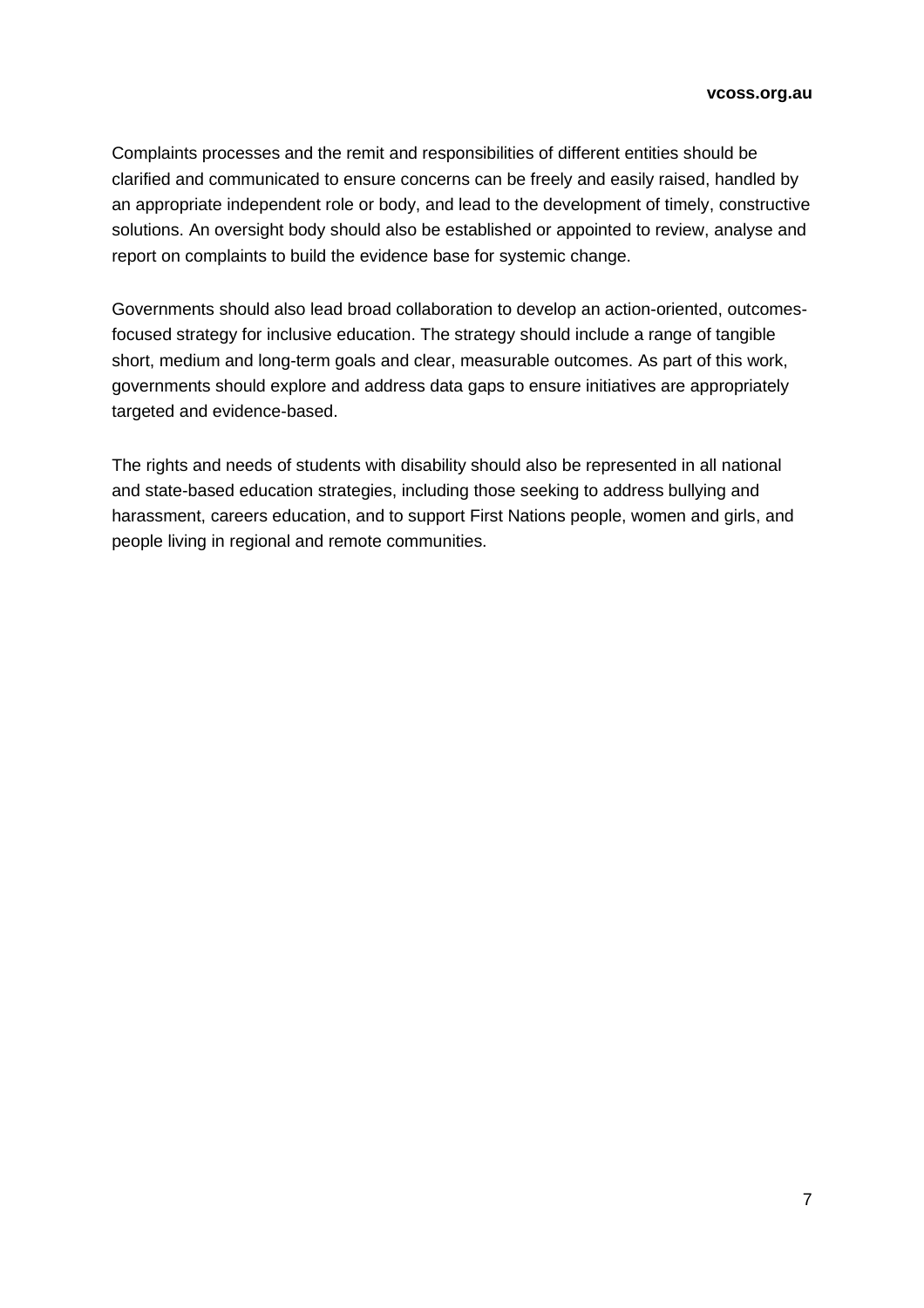# **Support students with disability to access education**

### **RECOMMENDATIONS**

- Make it mandatory for education providers to share clear information with students, families and carers about the rights of students with disability, avenues for support and complaints processes.
- Increase funding for independent disability advocacy organisations to ensure students, families and carers can access timely support and build their self-advocacy skills.
- Implement accountability and transparency mechanisms to monitor and address gatekeeping, suspensions and expulsions of students with disability.
- Define consultation and develop guidelines to ensure the voices and expertise of students, their families and carers, is heard and respected.
- Outline a clear, fair and robust process for developing and implementing reasonable adjustments that respects the expertise and insights of students, carers and families, and focuses on measurable, timely goals.
- Explore and address funding and resource constraints that limit the provision of reasonable adjustments and contribute to discriminatory practices.

Learning about human and legal rights, and building confidence to take action or speak up, is a process shaped by insights, incidents and experiences.<sup>14</sup> Often people learn about their rights when something goes wrong, or when something doesn't feel right. Experiences of discrimination, exclusion and harassment during education impact students with disability, their families and carers, in a range of practical, social, emotional and financial ways.

<sup>14</sup> VCOSS, *[Changing attitudes and realising rights: VCOSS submission to Royal Commission into Violence, Abuse, Neglect](https://vcoss.org.au/policy/2020/09/changing-attitudes/)  [and Exploitation of People with Disability –](https://vcoss.org.au/policy/2020/09/changing-attitudes/) Rights and Attitudes Issues Paper*, August 2020.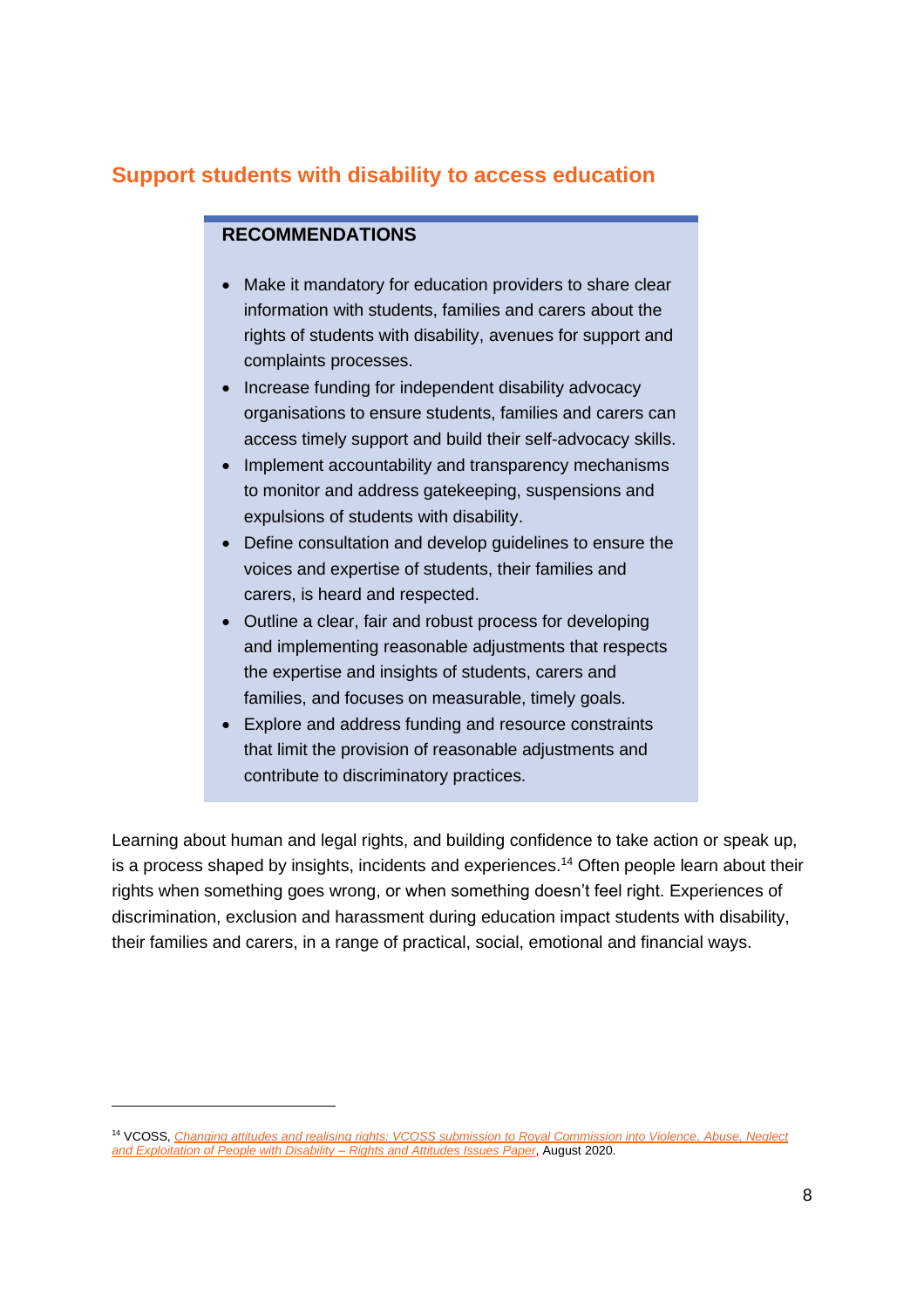**vcoss.org.au**

Early messaging for children, families and carers – from medical professionals, educators and the broader community – tends to focus on deficits rather than strengths and potential. This messaging shapes expectations and decision-making about students' learning potential, education options and career pathways across their lifetime.

#### Accessible information about rights

Early childhood education and care services provide crucial support for children with disability and can often be the setting for a lot of 'firsts', including the first point of contact with a formal service system, the first time families and carers face enrolment barriers, and in some cases, early identification of learning and developmental concerns. In the early years, families and carers of children with disability often do not know about their child's rights. When they are turned away from a service, they move onto the next one, unaware the barriers they are facing are driven by discriminatory attitudes and practices. Accessing services and navigating enrolment processes can be even more challenging for children and families who experience multiple, complex and intersecting forms of discrimination, including culturally and linguistically diverse and First Nations children with disability, their families and carers.

During school enrolment, families and carers are usually not informed their child's right to access education on the same basis as their peers. <sup>15</sup> Families and carers of children with disability who have a formal diagnosis, or are linked into a peer support group or advocacy organisation, are more likely to know and assert their rights.

These gaps can be addressed. The Standards, the DDA, education frameworks and policies should oblige education providers to proactively share information about the rights of students with disability with students themselves, families and carers, in a range of accessible, age-appropriate and engaging formats.

Advocacy services and self-advocacy supports, including peer groups, should also be available for all students and their support network. Disability advocacy organisations across Australia are under resourced and under pressure. Governments must work together with the sector to expand the reach, coverage and access to advocacy support.

<sup>15</sup> E Jenkin, C Spivakovsky, S Joseph and M Smith*, Improving Educational Outcomes for Children with Disability in Victoria: Final Report*, June 2018.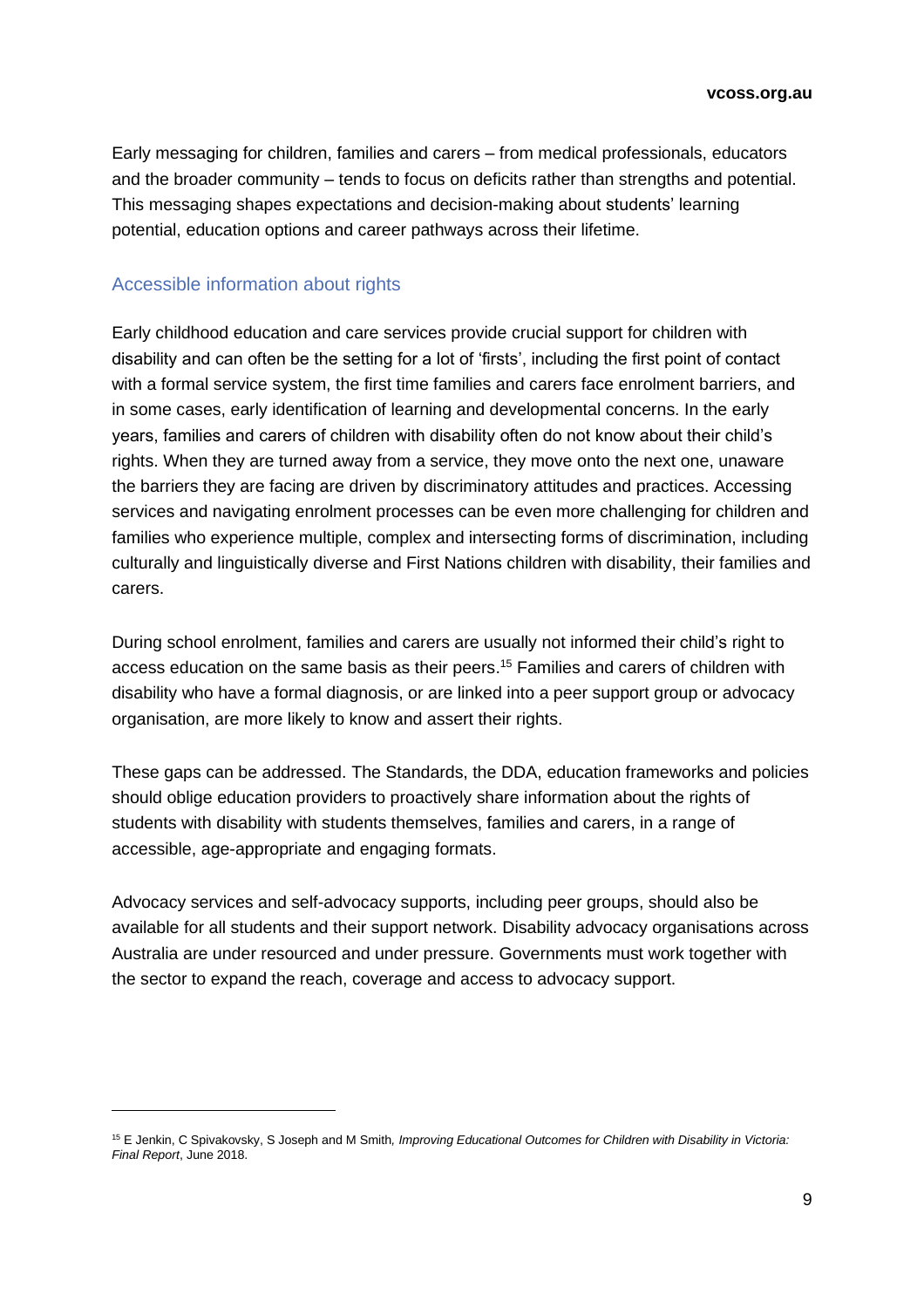#### Fair and transparent enrolment processes and decisions

School enrolment is often "the first of many battles [families] have to fight in order to ensure their child receives anything like an adequate education"<sup>16</sup>. A recent survey by Children and Young People with Disabilities Australia shows 12.5 per cent of students with disability have been refused enrolment.<sup>17</sup> Where enrolment is not explicitly refused, students and families get a very clear sense of whether they are welcome. Students with disability in rural and regional areas can be especially impacted by gatekeeping practices and may have fewer local education choices and less anonymity in moving to another school. The enrolment compliance measures of the Standards are not focused on the things that matter most. They should seek to address unlawful enrolment refusal or the application of terms and conditions of admission as stated in the DDA.<sup>18</sup> Compliance and accountability measures should focus on the decision-making of providers and seek to transparently monitor, address and eliminate gatekeeping practices.

#### Participation and inclusion

A lack of adjustments and individualised supports are raised as common barriers for students with disability.<sup>19</sup> While the Standards promote measures to support the participation of students with disability, what these measures look like and how they are developed and implemented varies significantly.

The Standards state that measures to support participation should be developed in consultation with students, families and carers, yet what constitutes 'consultation' is not defined. Our members report that too often, consultation does not occur in a meaningful way, if at all. Families and carers already hold fears about speaking up, of retribution for their child or family and of being labelled. The lack of a formal and fair process prevents families from engaging in a positive, constructive conversation about their child's learning and needs. Young people with disability are often not included in conversations about their access needs, and decisions are made on their behalf by families, carers and teachers.

<sup>16</sup> Commonwealth Senate Education and Employment References Committee, *Access to real learning: the impact of policy, funding and culture on students with disability*, January 2016, p.3.

<sup>17</sup> CYDA, *Time for change: The state of play for inclusion of students with disability: Results from the 2019 CYDA National Education Survey*, October 2019.

<sup>18</sup> *Disability Discrimination Act 1992 (Cth),* s.22.

<sup>19</sup> Royal Commission into Violence, Abuse, Neglect and Exploitation of People with Disability, *Summary of responses to the first Education and learning Issues paper*, 28 July 2020, p.3.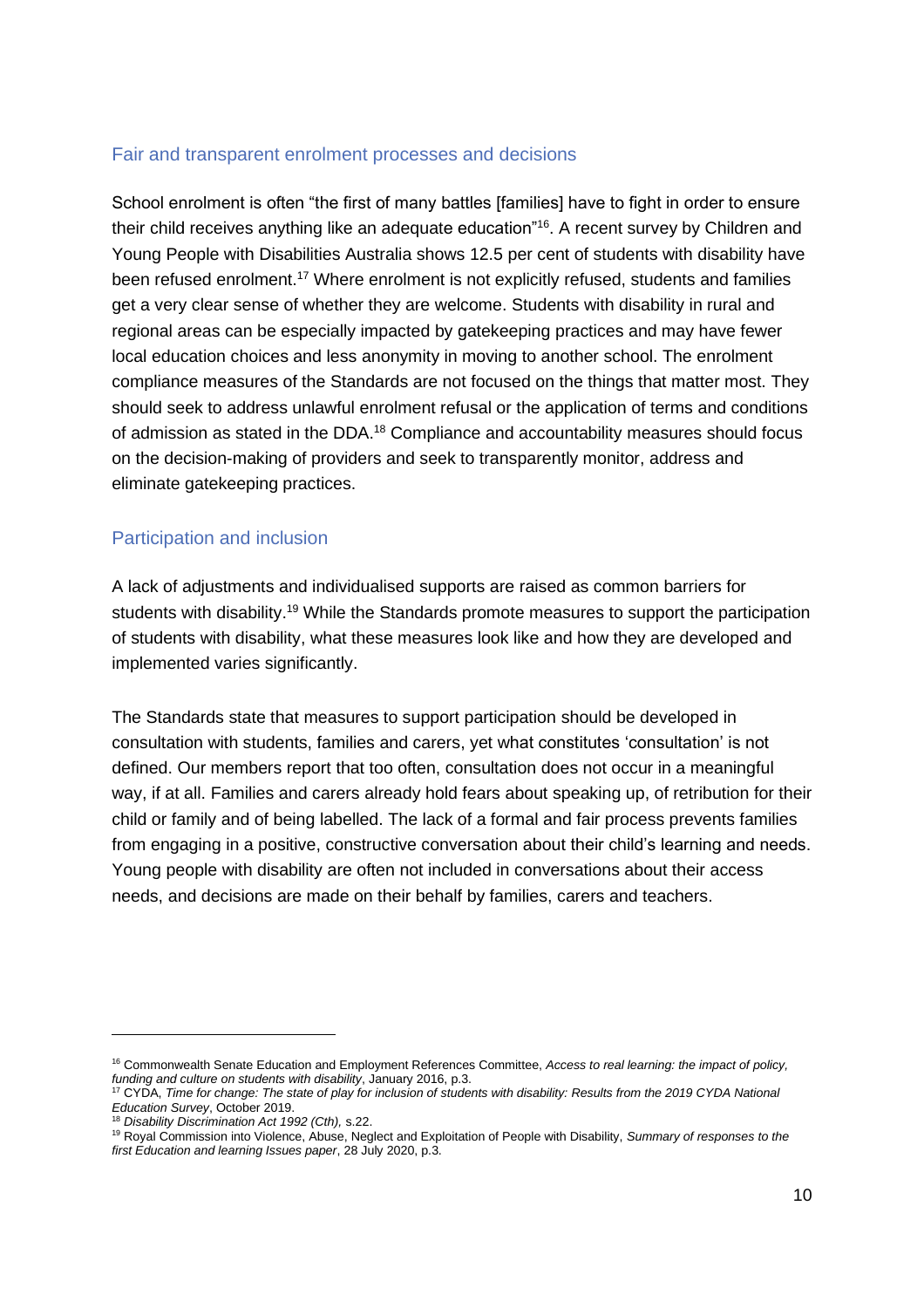Under the Standards, adjustments are considered 'reasonable' if they balance the interests of all parties, yet ultimately, their implementation depends on the decisions of educators and the availability of funding and resources. Even when evidence is presented by students, families and allied health professionals, and resources are provided based on what is known to work, education providers can disagree with an adjustment.

The quality and detail of individual education plans (IEPs) which describe adjustments and strategies for students is variable and inconsistent across settings. IEPs are not always documented or informed by genuine engagement with students, families and carers. When IEPs are in place they are not always followed, and alternative or counter-productive strategies are sometimes introduced by educators without consultation, including restrictive practices. The lack of measurable, specific, evidence-based and time-bound goals also makes many IEPs ineffective in driving outcomes.

Students with disability face a range of barriers in remaining engaged in education. They may drop out or avoid school due to stigma, prejudice and bullying from their peers, teachers and parents, not because of their academic participation or performance.<sup>20</sup> A lack of early intervention and adequate supports can contribute to disengagement. Students with disability also experience high rates of suspension and expulsion.<sup>21</sup> Making sure students receive the support they need to participate in learning, and to remain engaged in education settings, is critical for their lifelong learning and future pathways.

#### Resources and support

While the Discussion Paper does not intend to explore funding issues, it is impossible to ignore the impact of a lack of resources on enrolment decisions and the provision of reasonable adjustments. Educators and education providers, who hold the primary decisionmaking power for adjustments, have to consider the resources available to deliver supports. If funding is simply not available or sufficient, the most affordable adjustment is more likely to be chosen, even if it does not meet the student's needs. Resourcing decisions can also contribute to gatekeeping and the encouragement of part-time attendance.<sup>22</sup> Governments must work together to explore and address resourcing issues that affect the implementation of reasonable adjustments for students with disability.

<sup>20</sup> UNICEF, *Children and Young People with Disabilities Fact Sheet*, 2013.

<sup>21</sup> Victorian Ombudsman, *Investigation into Victorian government school expulsions*, August 2017; CYDA, *Time for change:* 

*The state of play for inclusion of students with disability*, October 2019, p.9.

<sup>22</sup> Victorian Ombudsman, *Investigation into Victorian government school expulsions*, August 2017, p.37.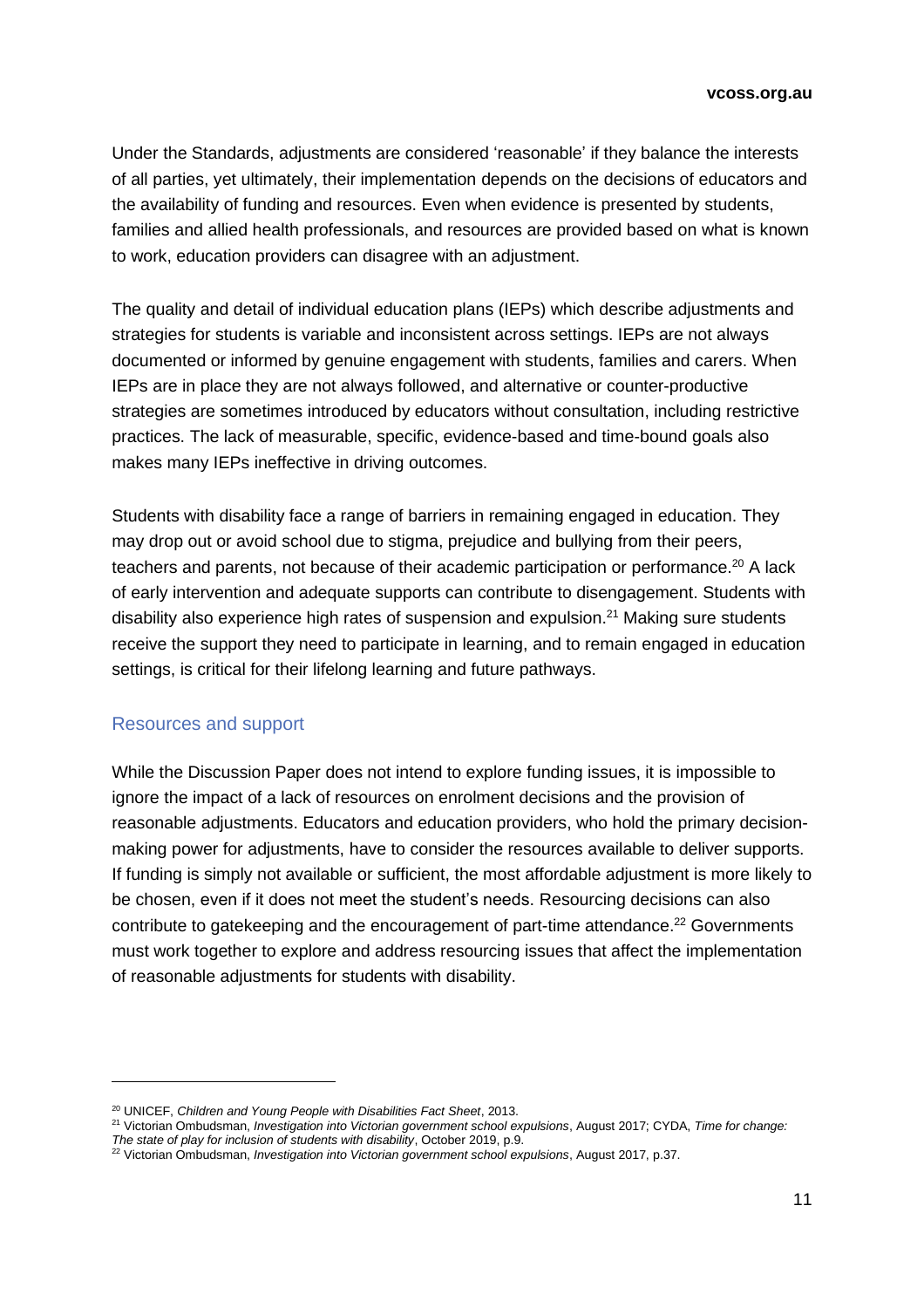## **Boost the capacity, knowledge and rights awareness of educators and providers**

#### **RECOMMENDATIONS**

- Embed and promote the human and legal rights of students with disability across all education frameworks and policies.
- Establish consistency in restrictive practices frameworks, policies and reporting mechanisms to improve protections for students with disability and inform educators.
- Improve the quality and depth of training for educators about the rights of students with disability, student and family consultation and inclusive education practices, through pre-service tertiary studies and ongoing professional development, networking and mentoring.
- Clarify and communicate the roles and responsibilities of the NDIS and education providers.
- Strengthen the capacity of NDIS Partners in the Community to support inclusive education environments and communities.

All education settings have a role to play in supporting students with disability to build their skills and confidence, explore their interests and pursue their aspirations. Educators from early learning through to tertiary settings work under a range of national and state-based frameworks, funding requirements, legislation and regulations, including the Standards.

There is a low and mixed understanding of the Standards and how to put them into practice across education settings.<sup>23</sup> The Standards currently apply to kindergarten services but do not currently encompass childcare services, a gap that has been identified by both previous reviews. 24

<sup>23</sup> Commonwealth Senate Education and Employment References Committee, *Access to real learning: the impact of policy, funding and culture on students with disability*, January 2016, p.26-30; VEOHRC, *Held back: The experiences of students with disabilities in Victorian schools*, September 2012, p.10.

<sup>24</sup> Urbis, *Final report: 2015 Review of the Disability Standards for Education 2005*, Recommendation 11, Australian Department of Education, Employment and Workplace Relations, *Report on the Review of Disability Standards for Education 2005 – June 2012,* Recommendation 3.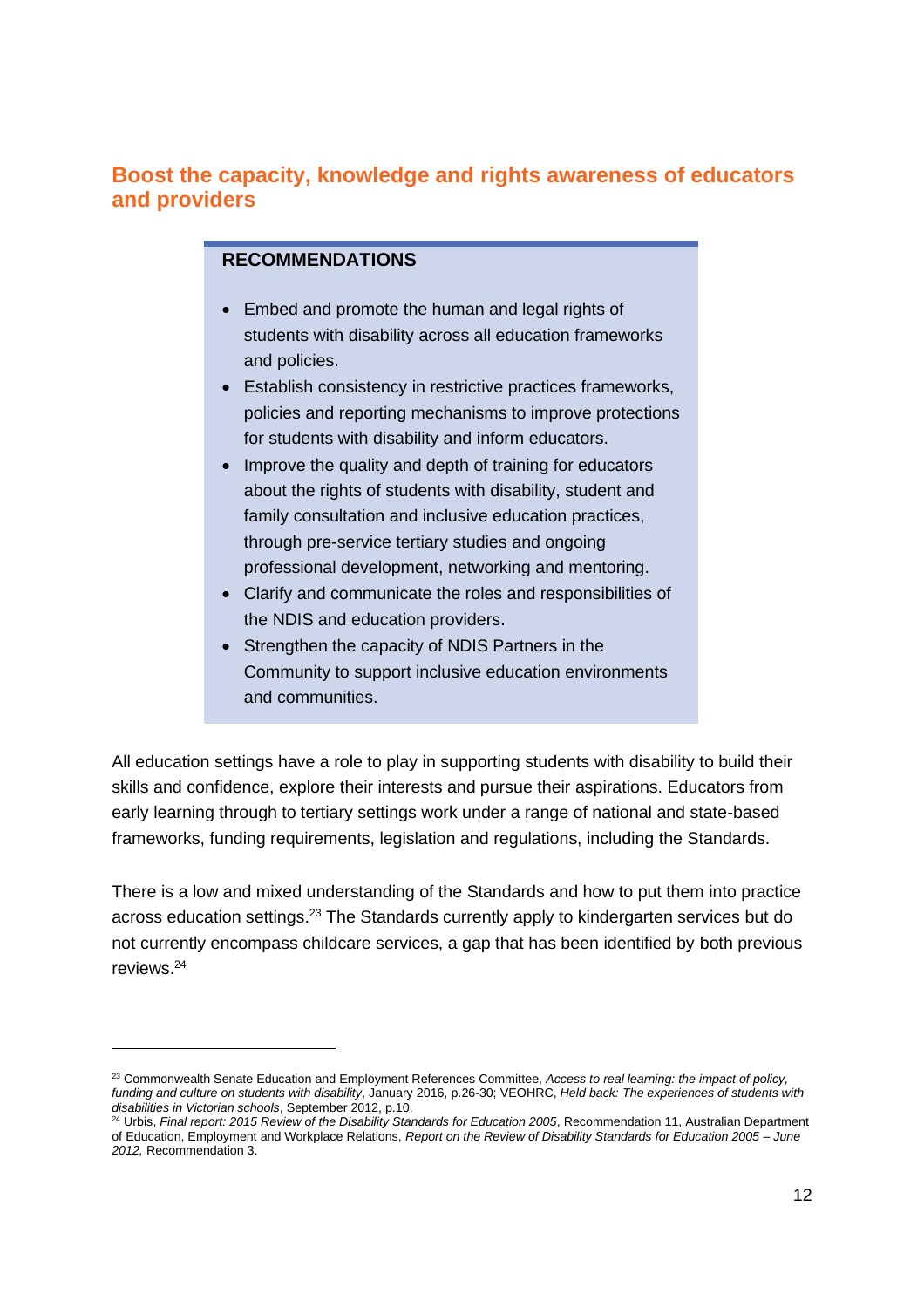While early childhood education services are generally aware of their responsibilities for supporting all children with their individual needs, they may not know about their obligations under the Standards or the DDA, or feel confident in putting their knowledge into practice. In education settings where the Standards currently apply, their effectiveness relies on the attitudes and knowledge of educators and leaders, and access to sufficient resources.

Governments should adopt a comprehensive approach to build the skills and capacity of education providers and educators to deliver inclusive and accessible learning.

The human and legal rights of students with disability should be consistently and prominently embedded across all existing educational frameworks. For example, improving the incorporation of key principles and legislation in the National Quality Framework could strengthen inclusive practices in early childhood education settings. National consistency in frameworks, policies and reporting mechanisms to monitor and eliminate restrictive practices across settings is also needed to protect students with disability. 25

The quality and depth of training and learning for educators, before they commence in their roles and during their career, needs to be increased and reformed to incorporate best practice approaches to supporting students with disability. Tertiary training should work to build educators' knowledge and understanding of the rights of students with disability, and of different disabilities. Educators should be equipped with practical skills in consulting and engaging students with disability, their families and carers, in developing and implementing reasonable adjustments, and in identifying the boundaries of their role and expertise. Ongoing professional development, networking and mentoring should also be provided to ensure educators can continue developing their skills.

Educators should be supported to connect and collaborate with specialist supports and services, including allied health professionals and behaviour specialists. The interface between the NDIS and the education system remains confusing for students and educators alike. In response to the 2015 review, the Australian Government agreed further work is required to clarify and communicate roles and responsibilities.<sup>26</sup> The role of NDIS Partners in the Community could be better leveraged and resourced to build local relationships and knowledge and enhance inclusion in education and community settings.

<sup>25</sup> Civil Society CRPD Shadow Report Working Group, *Disability Rights Now 2019: Australian Civil Society Shadow Report to the United Nations Committee on the Rights of Persons with Disabilities: UN CRPD Review 2019*, July 2019, p.27. <sup>26</sup> Australian Department of Education and Training, *Australian Government Initial Response to the 2015 Review of the Disability Standards for Education 2005*, December 2015, p.5-6.